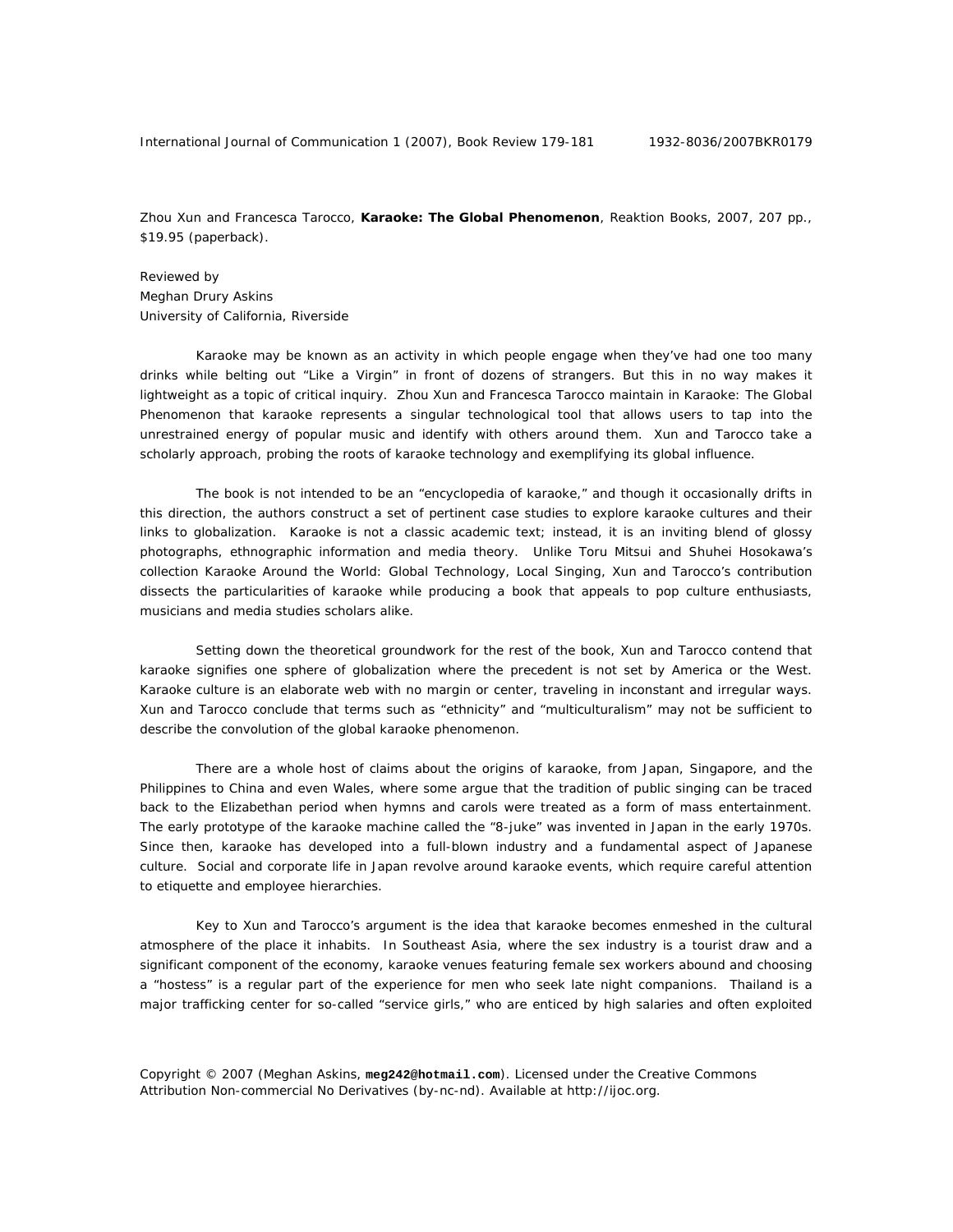by "brokers." In Bangkok and elsewhere in Southeast Asia, distinctions have arisen between familyfriendly karaoke joints and their more licentious counterparts.

In North America, karaoke has taken on similarly risqué associations, from events like "pornaoke" where participants create sound and dialogue for old pornographic movies, to Porn Star Karaoke (PSK) where adult film stars gather with fans to perform karaoke hits. Discussions about the use of karaoke in somewhat lewd contexts are contrasted with a chapter about its application in religious settings. In both Buddhist and Christian frameworks, karaoke has been employed as a vehicle for proselytizing, and there is solid demand for karaoke CDs and VCDs of Buddhist chanting and of Christian worship songs to be sold in the "holy leisure" market.

*Karaoke*'s discussion of life in post-reform China provides an important glimpse at the relationship between politics and new media. Xun and Tarocco describe Beijing as a center of "Disneyfication," where consumers live out their fantasies in kitschy karaoke joints full of Western memorabilia. Karaoke machines are now ubiquitous in urban Chinese homes, giving all people access to major emblems of power from the previous era – microphones and remote controls.

While Xun and Tarocco's exploration of assorted karaoke cultures offers a sweeping view of the trend around the world, their approach also leads to oversimplification. In a section devoted to the Philippines, they touch on Filipinos' love of Frank Sinatra: "In Manila, karaoke is more than just singing: it is a shared experience about everyday living. The Filipinos are proud, dramatic, defiant, emotional, yet tolerant and forgiving, and 'My Way' is their perfect song…" (79). Xun and Tarocco make a similar declaration in a section about karaoke in Vietnam: "The Vietnamese are a romantic people, and their passion for karaoke has a romantic flavour" (85).

Though intended as colorful descriptions, these phrases come across as dangerously simplistic. The language echoes that of early British anthropologists such as E.B. Tylor, who were immersed in colonial rhetoric and spoke in broad terms about the cultural characteristics of "primitive" cultures. Such generalized descriptions do not appear in portions of the book about Europe and North America, suggesting that Xun and Tarocco treat Filipino and Vietnamese cultures as being more easily encapsulated. While the book sets out to subvert common assumptions about globalization and the West, wide-ranging statements about groups of people counteract this aim.

If the ethnographic content is occasionally problematic, the theoretical underpinnings of *Karaoke*  remedy its uncertain elements. One of the most persuasive segments is about the role of the microphone in karaoke performance. As the advent of the first microphone at the beginning of the  $20<sup>th</sup>$  century changed the way performers communicated with audiences, karaoke has made it possible for virtually anyone to hold a microphone and sing. Xun and Tarocco suggest that karaoke introduced an element of populism into worldwide music performance by giving voice to anyone who owns a karaoke machine or walks into a venue and picks up a microphone. Part of the thrill is in taking center stage and briefly becoming a rock star. Though in some situations, peer and family interaction are given higher priority than performance quality, karaoke systems like the "Magic Mic" are able to add reverb, slow down the